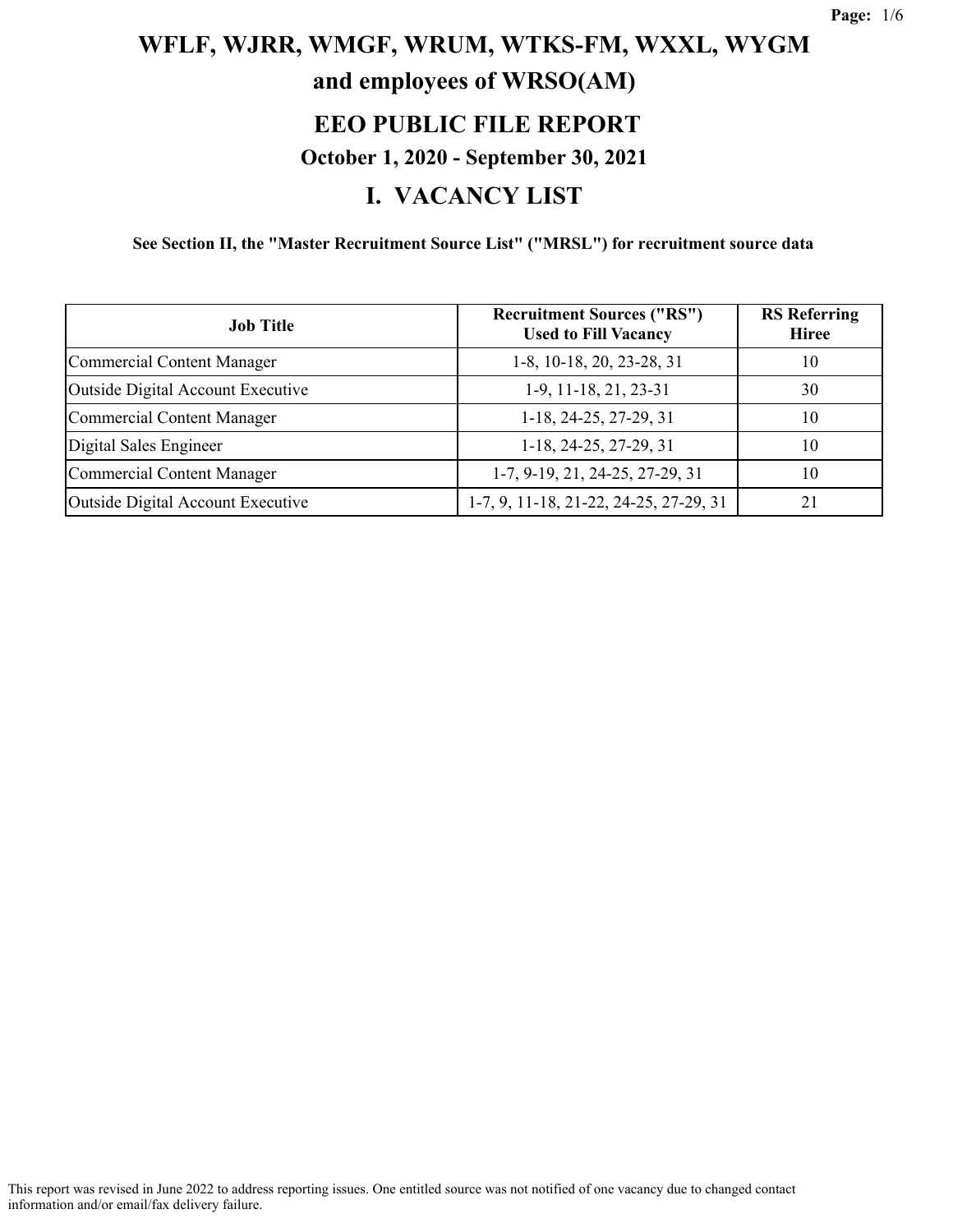#### **EEO PUBLIC FILE REPORT**

#### **October 1, 2020 - September 30, 2021**

| <b>RS</b><br><b>Number</b> | <b>RS</b> Information                                                                                                                                                                         | <b>Source Entitled</b><br>to Vacancy<br><b>Notification?</b><br>(Yes/No) | <b>No. of Interviewees</b><br><b>Referred by RS</b><br>Over<br><b>Reporting Period</b> |
|----------------------------|-----------------------------------------------------------------------------------------------------------------------------------------------------------------------------------------------|--------------------------------------------------------------------------|----------------------------------------------------------------------------------------|
| 1                          | African-American Chamber of Commerce: Central Florida<br>315 East Robinson Street Ste. 100<br>Orlando, Florida 32801<br>Phone: 407.420.4870<br>Email: info@blackcommerce.org<br>Pamela Martin | N                                                                        | $\mathbf{0}$                                                                           |
| $\overline{2}$             | All Access Music<br>28955 Pacific Coast Highway<br>Malibu, California 90265<br>Phone: 310-457-6616<br>Email: jdenver@allaccess.com<br>Fax: 1-310-457-8058<br>Joel Denver                      | N                                                                        | $\mathbf{0}$                                                                           |
| 3                          | Altierus Career College<br>3319 W. Hillsborough Avenue<br>Tampa, Florida 33614<br>Phone: 813-496-6065<br>Email: ccaolo@altierus.edu<br>Cesar Caolo                                            | Y                                                                        | $\boldsymbol{0}$                                                                       |
| 4                          | <b>Barry University</b><br>11300 NE 2nd Avenue Landon Student Union Suite 205<br>Miami Shores, Florida 33161<br>Phone: 3058994842<br>Email: careerservices@mail.barry.edu<br>Igor Volkov      | Y                                                                        | $\theta$                                                                               |
| 5                          | Central FL Employment Council<br>450 Seminola Blvd<br>Casselberry, Florida 32707<br>Phone: 407-834-4223<br>Email: CFEC@CFEC.org<br>Paulette Weir                                              | N                                                                        | 0                                                                                      |
| 6                          | Central Florida Urban League<br>2804 Belco Drive<br>Orlando, Florida 32808<br>Phone: 407-841-7654 x104<br>Email: $info@cful.org$<br><b>Career Services</b>                                    | N                                                                        | $\boldsymbol{0}$                                                                       |
| 7                          | <b>Connecticut School of Broadcstng</b><br>5323 Millenia Lakes Blvd Ste 120<br>Orlando, Florida 32839<br>Phone: 407-704-8910<br>Email: Rthomas@gocsb.com<br>Ray Thomas                        | N                                                                        | $\boldsymbol{0}$                                                                       |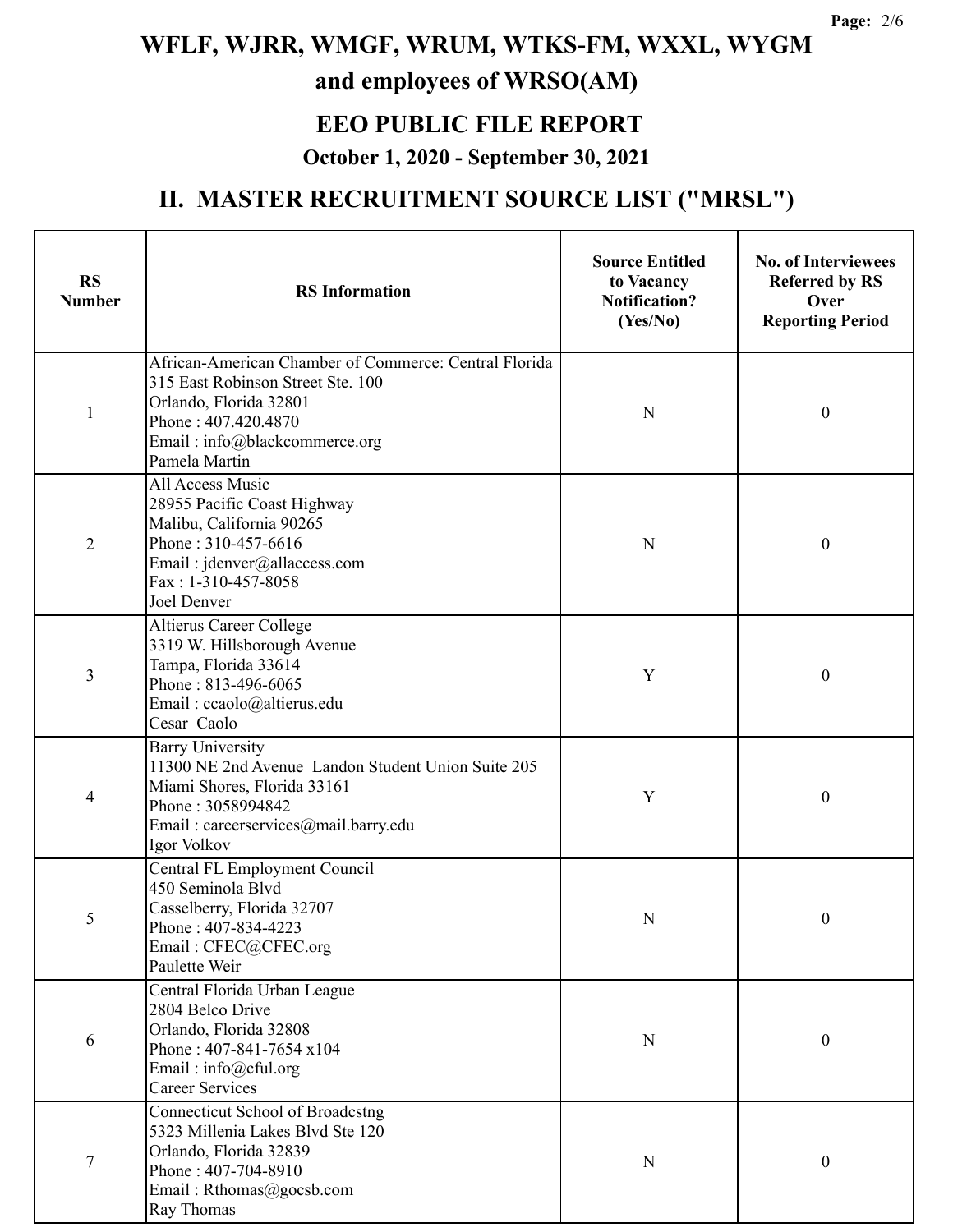#### **EEO PUBLIC FILE REPORT**

#### **October 1, 2020 - September 30, 2021**

| <b>RS</b><br><b>Number</b> | <b>RS</b> Information                                                                                                                                                                 | <b>Source Entitled</b><br>to Vacancy<br><b>Notification?</b><br>(Yes/No) | <b>No. of Interviewees</b><br><b>Referred by RS</b><br>Over<br><b>Reporting Period</b> |
|----------------------------|---------------------------------------------------------------------------------------------------------------------------------------------------------------------------------------|--------------------------------------------------------------------------|----------------------------------------------------------------------------------------|
| 8                          | DirectEmployers Association, Inc.<br>9002 N. Purdue Road Suite 100<br>Indianapolis, Indiana 46268<br>Katherine Larrabee<br><b>Manual Posting</b>                                      | N                                                                        | $\boldsymbol{0}$                                                                       |
| 9                          | Eastern Florida State College<br>3865 N Wickham Road<br>Melbourne, Florida 32935<br>Phone: 321-632-1111<br>Email: schulerl@easternflorida.edu<br>Linda DeAngelis                      | Y                                                                        | $\boldsymbol{0}$                                                                       |
| 10                         | Employee Referral                                                                                                                                                                     | ${\bf N}$                                                                | $\overline{\mathcal{A}}$                                                               |
| 11                         | <b>Everest University</b><br>5421 Diplomat Circle<br>Orlando, Florida 32810<br>Phone: 407-628-5870<br>Email: Danielle.Thornton@Zenith.org<br>Danielle Thornton                        | N                                                                        | $\boldsymbol{0}$                                                                       |
| 12                         | FL Association of Broadcasters<br>201 South Monroe Street Ste. 201<br>Tallahassee, Florida 32301<br>Phone: 850-681-6444<br>Email: intern@fab.org<br>Lindsay Varn                      | N                                                                        | $\boldsymbol{0}$                                                                       |
| 13                         | Florida A&M<br>100 Student Union Plaza MLK Blvd<br>Tallahassee, Florida 32307<br>Phone: 850.599.3700<br>Email: careercenter@famu.edu<br>Melony Washington                             | N                                                                        | 0                                                                                      |
| 14                         | Full Sail<br>3300 University Blvd<br>Winter Park, Florida 32973<br>Phone: 4075512037<br>Email: hthompson@fullsail.com<br>Tom Oberdick                                                 | N                                                                        | $\boldsymbol{0}$                                                                       |
| 15                         | Hillsborough Community College<br>39 Columbia Drive<br>Tampa, Florida 33606-3584<br>Phone: 813-253-7008<br>Email: bstephens@hccfl.edu<br>Fax: 1-813-253-7034<br><b>Bruce Stephens</b> | Y                                                                        | $\boldsymbol{0}$                                                                       |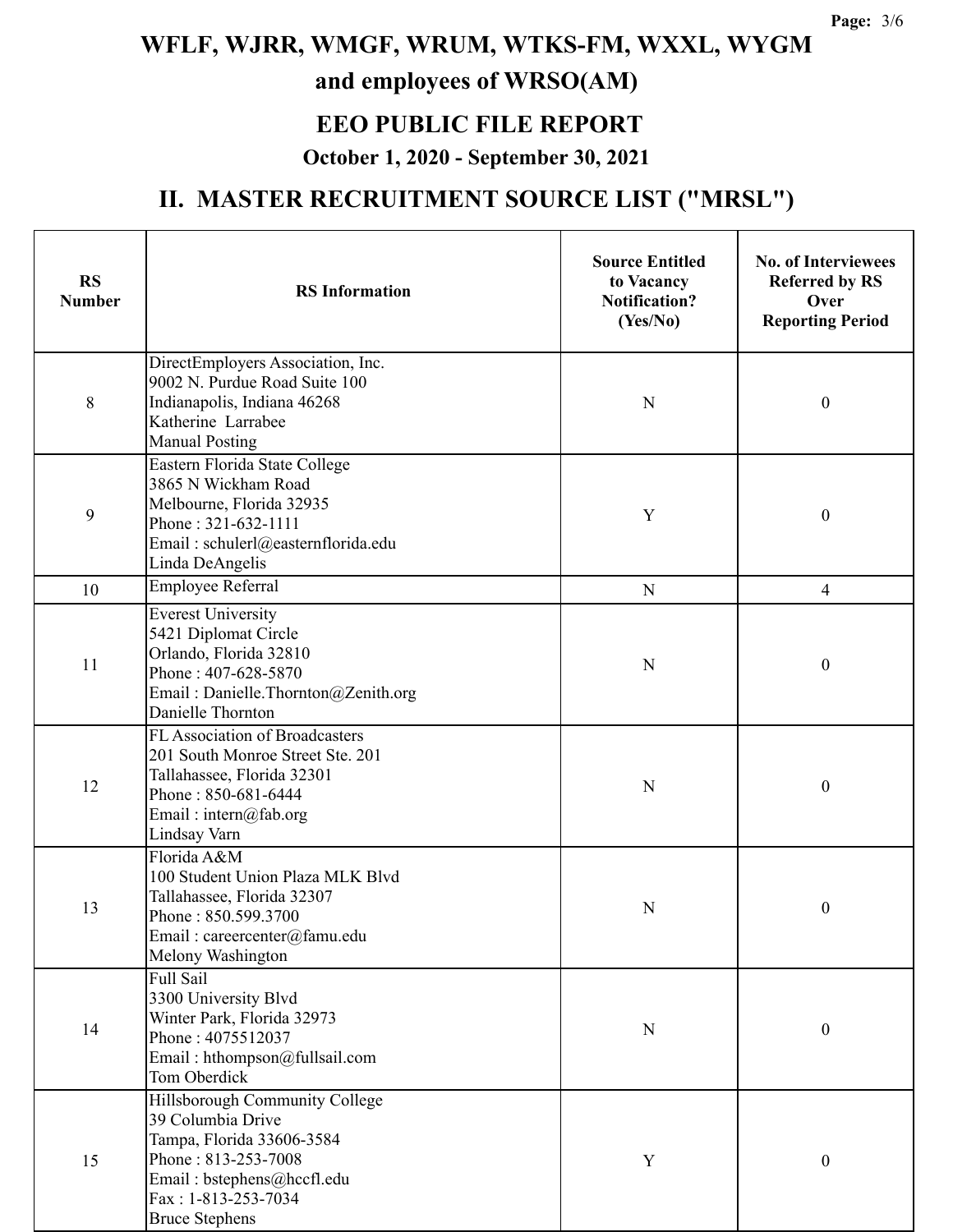### **EEO PUBLIC FILE REPORT**

#### **October 1, 2020 - September 30, 2021**

| <b>RS</b><br><b>Number</b> | <b>RS</b> Information                                                                                                                                                                                         | <b>Source Entitled</b><br>to Vacancy<br><b>Notification?</b><br>(Yes/No) | <b>No. of Interviewees</b><br><b>Referred by RS</b><br>Over<br><b>Reporting Period</b> |
|----------------------------|---------------------------------------------------------------------------------------------------------------------------------------------------------------------------------------------------------------|--------------------------------------------------------------------------|----------------------------------------------------------------------------------------|
| 16                         | Hispanic Chamber of Commerce of Metro Orlando<br>315 E. Robinson St. Ste. 465<br>Orlando, Florida 32801<br>Phone: 407.428.5879<br>Email: info@HispanicChamber.net<br>Diana Bolivar                            | N                                                                        | $\boldsymbol{0}$                                                                       |
| 17                         | iHeartMedia.dejobs.org<br>20880 Stone Oak Pkwy<br>San Antonio, Texas 78258<br>Phone: 210-253-5126<br>Url: http://www.iheartmedia.dejobs.org<br><b>Talent Acquisition Coordinator</b><br><b>Manual Posting</b> | N                                                                        | $\boldsymbol{0}$                                                                       |
| 18                         | iHeartMediaCareers.com<br>20880 Stone Oak Pkwy<br>San Antonio, Texas 78258<br>Phone: 210-253-5126<br>Url: http://www.iheartmediacareers.com<br><b>Talent Acquisition Coordinator</b><br><b>Manual Posting</b> | N                                                                        | $\theta$                                                                               |
| 19                         | Indeed.com - Not Directly Contacted by SEU                                                                                                                                                                    | ${\bf N}$                                                                | $\mathbf{1}$                                                                           |
| 20                         | <b>Internal Candidate</b>                                                                                                                                                                                     | ${\bf N}$                                                                | $\mathbf{1}$                                                                           |
| 21                         | LinkedIn - Not directly contacted by SEU                                                                                                                                                                      | ${\bf N}$                                                                | 5                                                                                      |
| 22                         | Monster - Not directly contacted by SEU                                                                                                                                                                       | ${\bf N}$                                                                | 1                                                                                      |
| 23                         | Rollins College Crummer Graduate School of Business<br>1000 Holt Avenue<br>Winter Park, Florida 32789<br>Phone: 407.646.2335<br>Email: ruschold@rollins.edu<br>Renee Uschold                                  | N                                                                        | $\boldsymbol{0}$                                                                       |
| 24                         | Seminole State College<br>100 Weldon Blvd<br>Sanford, Florida 32773<br>Phone: 407-708-2033x2649<br>Url: seminolestate.edu.careers<br>Email: careerdev@seminolestate.edu<br>David Telleria                     | Y                                                                        | $\mathbf{0}$                                                                           |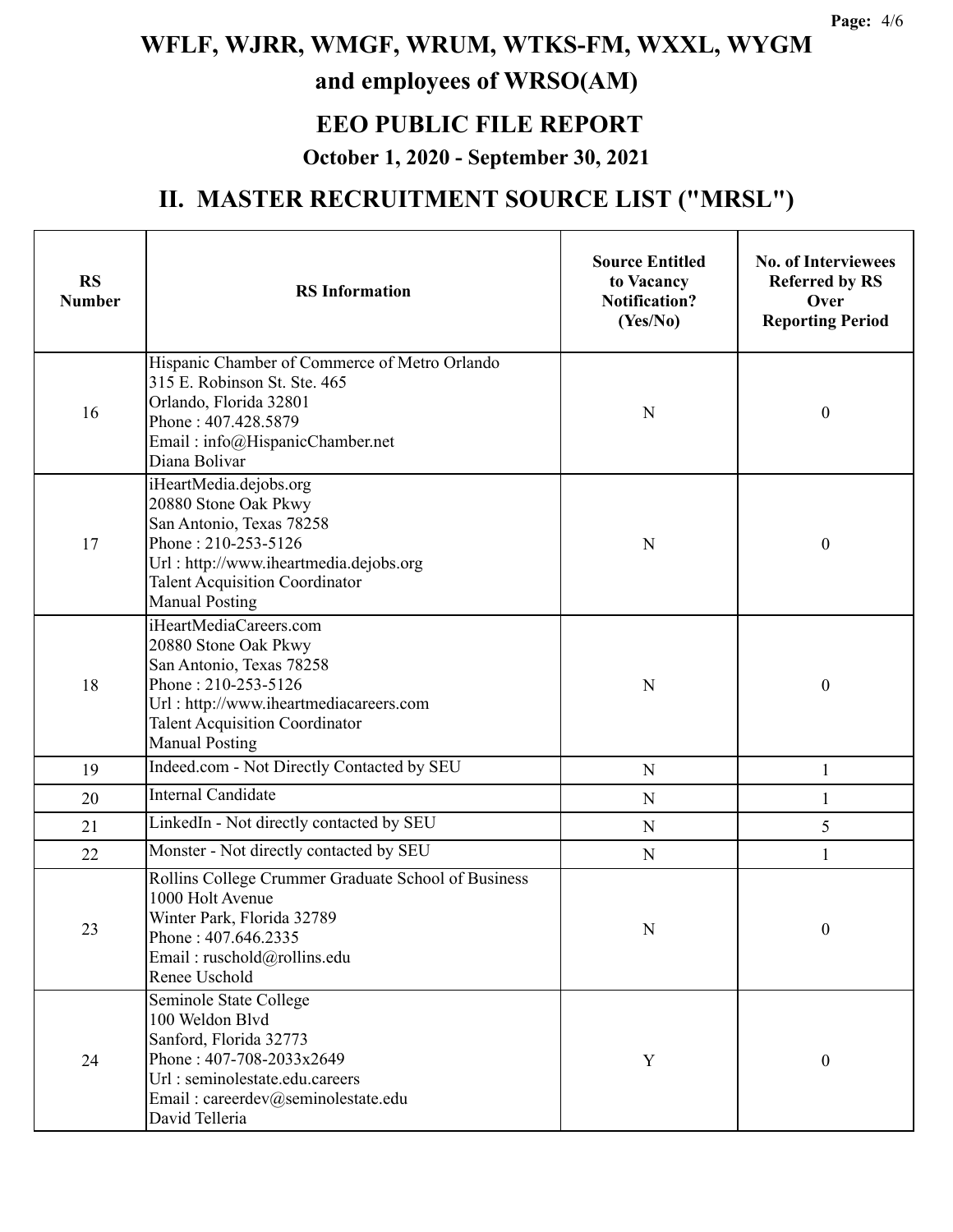#### **EEO PUBLIC FILE REPORT**

#### **October 1, 2020 - September 30, 2021**

| <b>RS</b><br><b>Number</b> | <b>RS</b> Information                                                                                                                                                                                        | <b>Source Entitled</b><br>to Vacancy<br><b>Notification?</b><br>(Yes/No) | <b>No. of Interviewees</b><br><b>Referred by RS</b><br>Over<br><b>Reporting Period</b> |
|----------------------------|--------------------------------------------------------------------------------------------------------------------------------------------------------------------------------------------------------------|--------------------------------------------------------------------------|----------------------------------------------------------------------------------------|
| 25                         | Southern Tech College<br>1485 Florida Mall Avenue<br>Orlando, Florida 32809<br>Phone: 407-323-4141<br>Email: speek@southerntech.edu<br><b>Stacy Peek</b>                                                     | Y                                                                        | $\boldsymbol{0}$                                                                       |
| 26                         | Station Websites (one or more SEU stations)<br>2500 Maitland Center Parkway<br>Orlando, Florida 32751<br>Phone: 407-916-7800<br>N/a N/a<br><b>Manual Posting</b>                                             | N                                                                        | $\boldsymbol{0}$                                                                       |
| 27                         | <b>Stetson University</b><br>421 Woodland Blvd #8395<br>Deland, Florida 32720<br>Phone: 386.822.7315<br>Email: career@stetson.edu<br>Annette Accorto                                                         | Y                                                                        | $\boldsymbol{0}$                                                                       |
| 28                         | The F.I.R.S.T School<br>2309 Silver Star Road<br>Orlando, Florida 32804<br>Phone: 407-316-8310<br>Url: https://www.first.edu/<br>Email: careerdevelopment@first.edu<br><b>Career Services</b>                | Y                                                                        | $\boldsymbol{0}$                                                                       |
| 29                         | Valencia College<br>1800 South Kirkman Road<br>Orlando, Florida 32811<br>Phone: $407-582-1034$<br>Email: jobs@valenciacollege.edu<br>Carmen Diaz                                                             | N                                                                        | 0                                                                                      |
| 30                         | Word of Mouth Referral                                                                                                                                                                                       | N                                                                        |                                                                                        |
| 31                         | www.mediagignow.com<br>300 South Riverside Plaza Suite 800<br>Chicago, Illinois 60606<br>Phone: 336-553-0620<br>Url: http://www.mediagignow.com<br>Email: customerservice@mediagignow.com<br>MediaGigNow.com | N                                                                        | $\boldsymbol{0}$                                                                       |
|                            | 13                                                                                                                                                                                                           |                                                                          |                                                                                        |